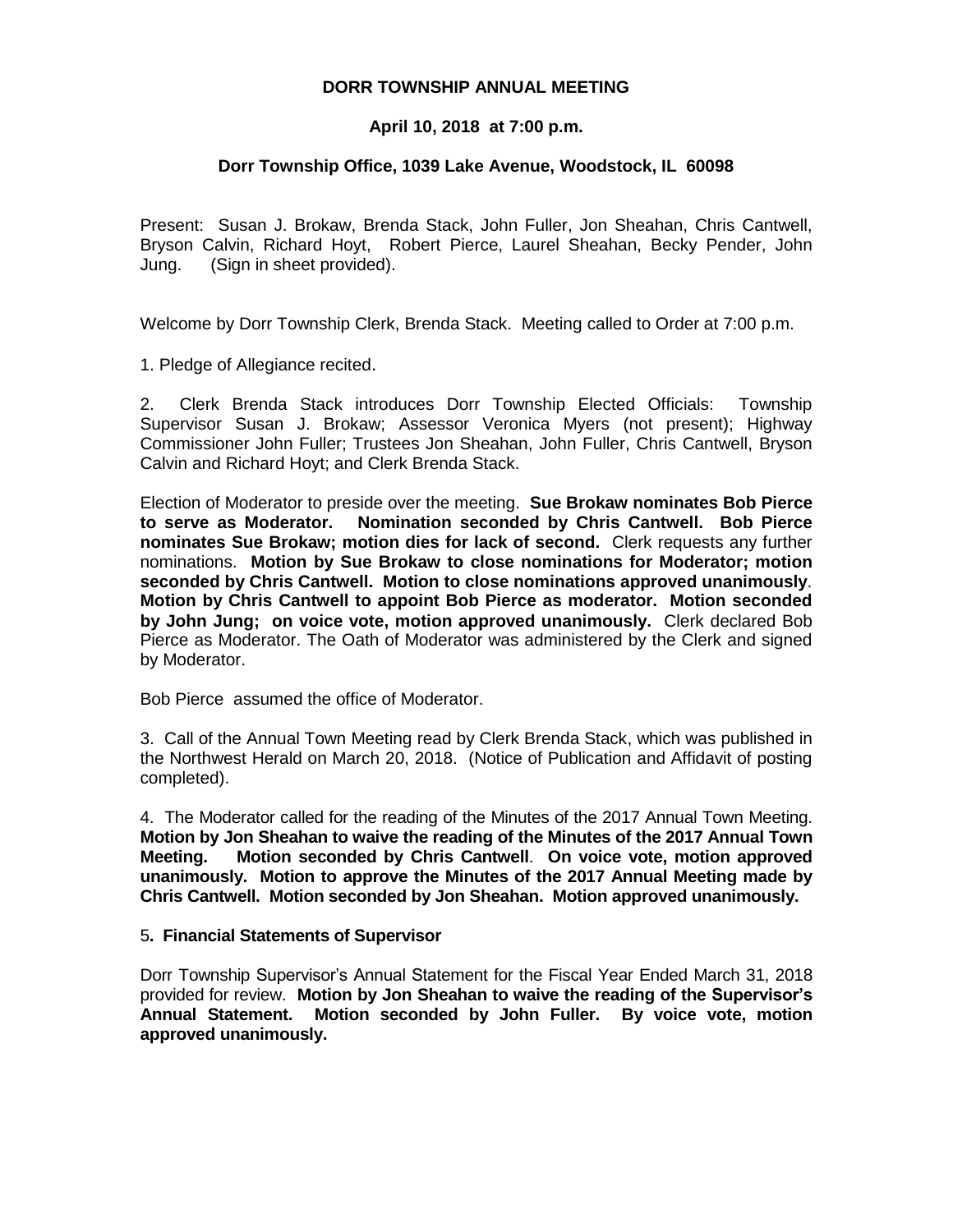# **Page 2 – 04/10/2018**

#### **6. Remarks by Supervisor Susan J. Brokaw**

Sue Brokaw advises that upon assuming office, the transition went very smoothly. Parttime employee was hired; she left in September for a full time position. Bob Pierce assisted when Supervisor Brokaw was out of the office, which was very helpful and worked very well. Will be looking for another part-time employee to assist with payroll, accounting, General Assistance, and day-to-day functions in the office. Town Levy stayed flat for the last 6 years, and 11.63% in taxes abated back to taxpayers for a total of \$75,000.00. A number of updates have been done – Dorr Township signage, awnings, and will be completing details to enhance the area around the sign. First shred event held last June, and we will hold another shred event on September 29, 2018; Iron Mountain on site shredding. In July a Senior Event was held hosted by Steve Reick; Becky Pender of Assessor's Office assisted. We held an Open House on September 21, 2017 in conjunction with Illinois Township Day. Continuing education through T.O.I. (Township Officials of Illinois), locally and in Springfield, to provide better service for our residents. Success with Senior activities; brief explanation of dates and activities. Supervisor Brokaw advises that eventually she would like to expand Senior program to every Thursday. Thank you to Marie Klapperich for her assistance with the Senior Program. McRide participation; informational handouts available; would like to see McRide program expanded for all residents. In the coming months we will be working on updating the website. Thank you to Becky Pender and Tammy Benitez for their help, and thank you to John Fuller and his staff for assistance at township building with mowing, trimming, snowplowing, and their help with the Open House last September.

## **7. Remarks by Highway Commissioner John Fuller**

Highway Commissioner John Fuller advises there were 33 snow and ice events this winter. Road paving program completed. Road signs during the year are taken care of. Trimming trees and bushes, mowing ditches, and picking up trash. Inmate cleanup assistance. Road program for this year planned and briefly explained. Thank you to employees Don Limbaugh, Nick Lechner and Jeremy Brokaw, and thank you to Sue Brokaw for her assistance.

## **8. Remarks by Assessor Veronica Myers**

No report.

## **9. Remarks by Electors**

None.

## **10. Disposal of Township Surplus**

Highway Commissioner John Fuller provides list of disposal of Road District equipment: